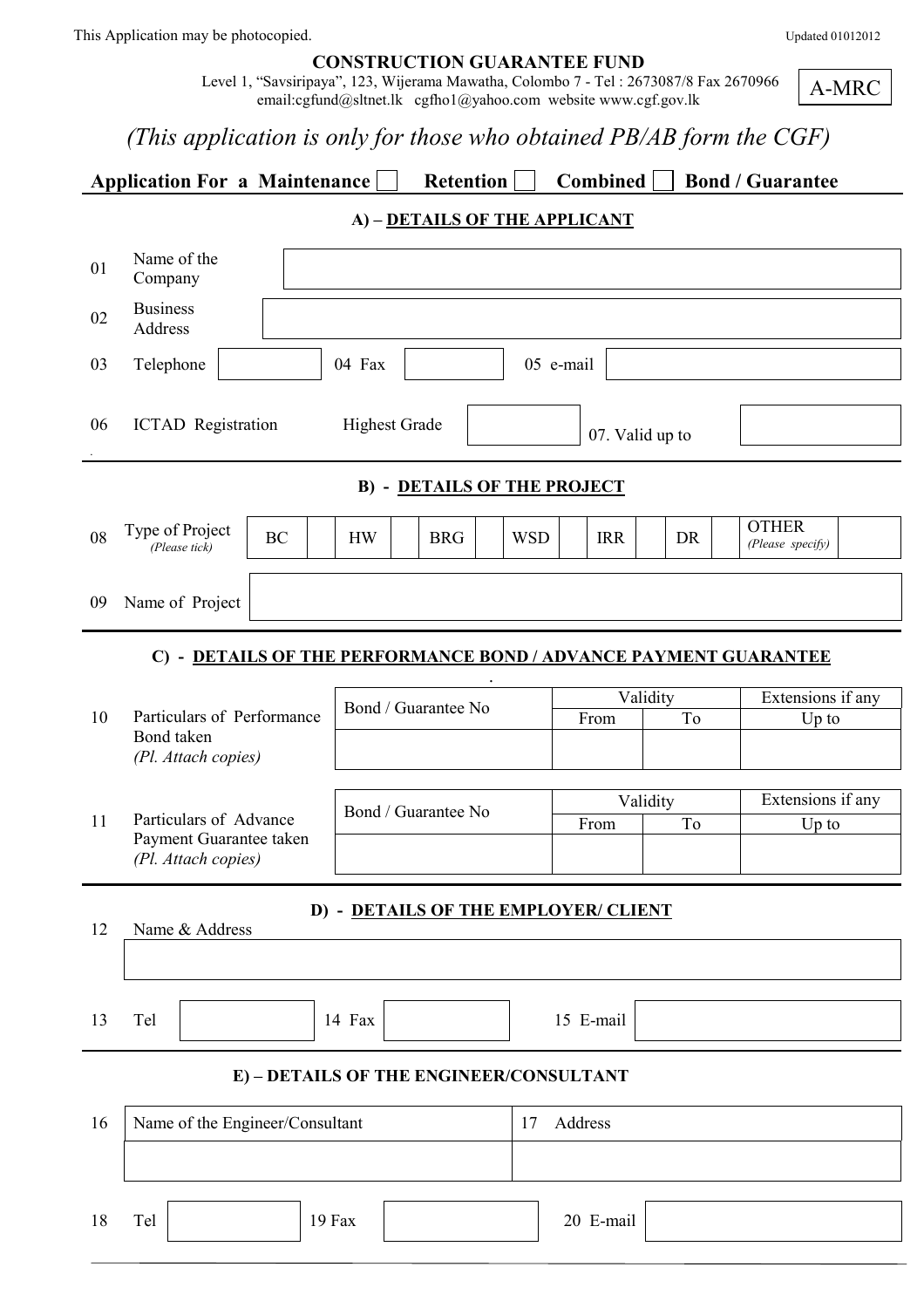| 21 | Name of the<br>Project Manager<br>/Director | Address of the<br>Project Manager/Director<br>22 |  | 23. | Telephone No. | 24. | Fax No: |
|----|---------------------------------------------|--------------------------------------------------|--|-----|---------------|-----|---------|
|    |                                             |                                                  |  |     |               |     |         |
|    |                                             |                                                  |  | 25  | $E$ -mail:    |     |         |

#### **F) – DETAILS OF PROJECT MANAGER/DIRECTOR OF THE CLIENT**

#### **G) - DETAILS OF THE REQUIRED BOND :**

| 26                 | Requested amount of the<br>Bond / Guarantee with                                                                       | Rs            |         |                                 | 27 |              | <b>Initial Contract</b><br>Sum without VAT |             | Rs: |             |      |  |
|--------------------|------------------------------------------------------------------------------------------------------------------------|---------------|---------|---------------------------------|----|--------------|--------------------------------------------|-------------|-----|-------------|------|--|
|                    | Percentage of the<br>Contract Sum                                                                                      | $\frac{0}{0}$ |         |                                 |    |              | Final Contract Sum<br>without VAT          |             | Rs: |             |      |  |
|                    |                                                                                                                        |               | Day     | Month                           |    | Year         |                                            | Day         |     | Month       | Year |  |
| 28                 | Period Required                                                                                                        | From          |         |                                 |    |              | T <sub>o</sub>                             |             |     |             |      |  |
|                    |                                                                                                                        |               | Day     | Month                           |    | Year         |                                            | Day         |     | Month       | Year |  |
| 29                 | <b>Contract Period</b>                                                                                                 | From          |         |                                 |    |              | To                                         |             |     |             |      |  |
|                    |                                                                                                                        |               | Day     | Month                           |    | Year         |                                            | Day         |     | Month       | Year |  |
| 30                 | <b>Extension</b> granted                                                                                               | From          |         |                                 |    |              | To                                         |             |     |             |      |  |
|                    |                                                                                                                        |               | Day     | Month                           |    | Year         |                                            | Day         |     | Month       | Year |  |
| 31                 | Maintenance Period                                                                                                     | From          |         |                                 |    |              | To                                         |             |     |             |      |  |
|                    | Month<br>Day                                                                                                           |               | Year    | 33. Schedule date of Completion |    |              |                                            | Day         |     | Month       | Year |  |
| 32                 | <b>Award Date</b>                                                                                                      |               |         |                                 |    |              |                                            |             |     |             |      |  |
|                    | H) - DISPUTE RESOLUTION                                                                                                |               |         |                                 |    |              |                                            |             |     |             |      |  |
| 34                 | Dispute with Employer<br>Yes                                                                                           |               | No      | 35.                             |    | Adjudication |                                            | in Progress |     | Adjudicated |      |  |
| 36                 | Arbitration<br>in Progress                                                                                             |               | Awarded | Adjudicator/<br>Arbitrator      |    |              | Name                                       |             |     |             | Tel  |  |
| I) - OTHER DETAILS |                                                                                                                        |               |         |                                 |    |              |                                            |             |     |             |      |  |
| 37                 | For Combined or Retention; explain the reason for request of retention<br>(Documentary evidence/ information required) |               |         |                                 |    |              |                                            |             |     |             |      |  |
|                    |                                                                                                                        |               |         |                                 |    |              |                                            |             |     |             |      |  |
|                    |                                                                                                                        |               |         |                                 |    |              | 38                                         | Signature   |     |             |      |  |
| 39                 | Month<br>Day                                                                                                           |               | Year    |                                 |    |              |                                            |             |     |             |      |  |
|                    | Date                                                                                                                   |               |         |                                 |    |              |                                            |             |     |             |      |  |
|                    |                                                                                                                        |               |         |                                 |    |              |                                            |             |     |             |      |  |

Company Seal / Rubber Stamp

Certified photocopies of the following documents (A4 size preferred) (a) Indemnity Form (Use format IN-PAMRC) (b) Schedule showing the utilization of Retention Money (c) Project Status (attach paid bill summaries) (d) important correspondence with clients giving preference to the issues which will affect the Retention / Combine Bond (e) Valid CR & WC Policies (f) Payment Summaries (g) extensions granted (h) Status letter from the Bank indicating Current loans and / or O D facilities and the availability of same. (i) Explanation on utilization of the Retention (j) Details of the Adjudicator and all related issues